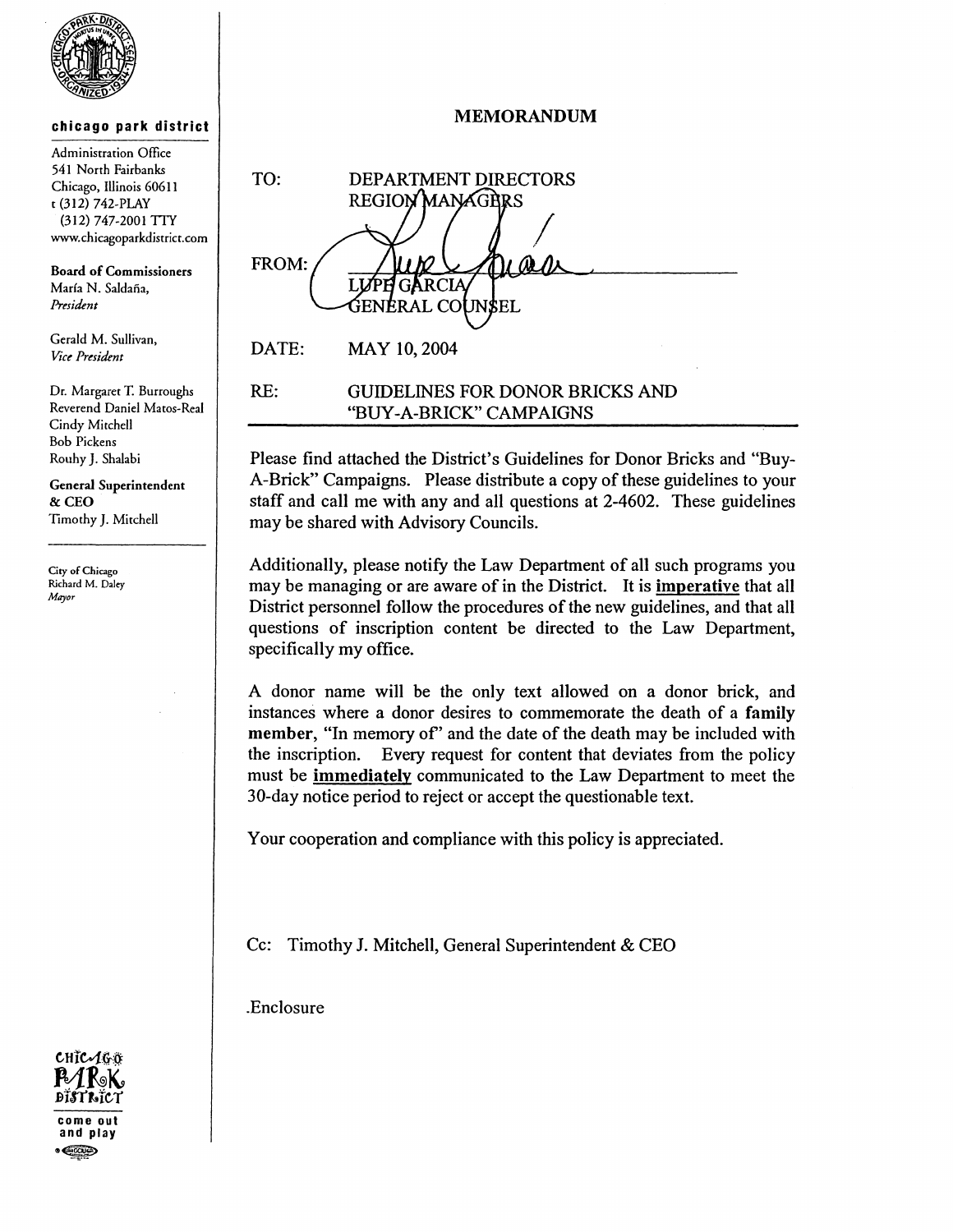## CHICAGO PARK DISTRICT GUIDELINES AND POLICIES FOR DONOR BRICKS AND "BUY-A-BRICK" CAMPAIGNS

From time to time, the Chicago Park District allows a park Advisory Council to raise funds for renovations through a "buy-a-brick" campaign through which local residents or business establishments donate a small sum of money and have a brick installed in a park walkway with an inscription recognizing the donation. The purpose of such programs is to raise money for approved Chicago Park District renovations. Allowing donor-recognition inscriptions on the bricks is intended to promote fundraising. The purpose of the walkway and buy-a-brick campaign is not to provide a forum for public or private speech or debate. The Park District provides numerous other areas and avenues for speech and discourse. The purpose of allowing inscriptions on brick pavers is solely to allow donor-recognition to assist in raising funds. The Park District's current "Guidelines for Plaques, Markers and Donor Recognition in Parks" do not apply to inscriptions on brick pavers pursuant to a buy-a-brick campaign. Those guidelines apply to brick pavers only when such pavers are components of a larger, integrated installation, such as a memorial wall. Accordingly, these guidelines and policies are intended to set forth the permissible subject matter and procedures for brick inscriptions in buy-a-brick campaigns in the Chicago parks.

*Text and Subject Matter* – The brick inscriptions are intended solely to recognize the donor and assist in raising funds. The only inscriptions that will be allowed are those that:

- a) contain only the name(s) of the donor(s) or family member(s) of the donor(s) (including any official title such as Dr. or Alderman); or
- b) commemorate the death of a family member, and in such instances may include the name of the deceased, the words "In memory of" and the deceased person's name, and a date (either the date of death or date of inscription); or
- c) in instances in which the park allows pets, the name of the donor's pet.

No inscriptions of any other kind shall be allowed, and no text other than that described above shall be permitted on any brick paver. No signs, symbols or logos of any kind shall be allowed.

*Procedures* - The Park District shall provide these Guidelines and Policies to each Advisory Council that utilizes a buy-a-brick campaign to raise funds. It is the responsibility of the Advisory Council to communicate these guidelines to potential donors, and to advise them that all inscriptions are subject to review by the Park District, and to include these guidelines, or a summary thereof, in any advertisements or promotional materials for buy-a-brick campaigns. Each Advisory Council is responsible for submitting all proposed inscriptions to the Park District for review. The Advisory Council shall submit the proposed inscriptions to the project manager for the project, who in turn, shall submit the proposed inscriptions to the Park District's legal department for review. Neither the Advisory Council, nor the project manager, has authority to make decisions or make representations with respect to whether a proposed inscription is permissible.